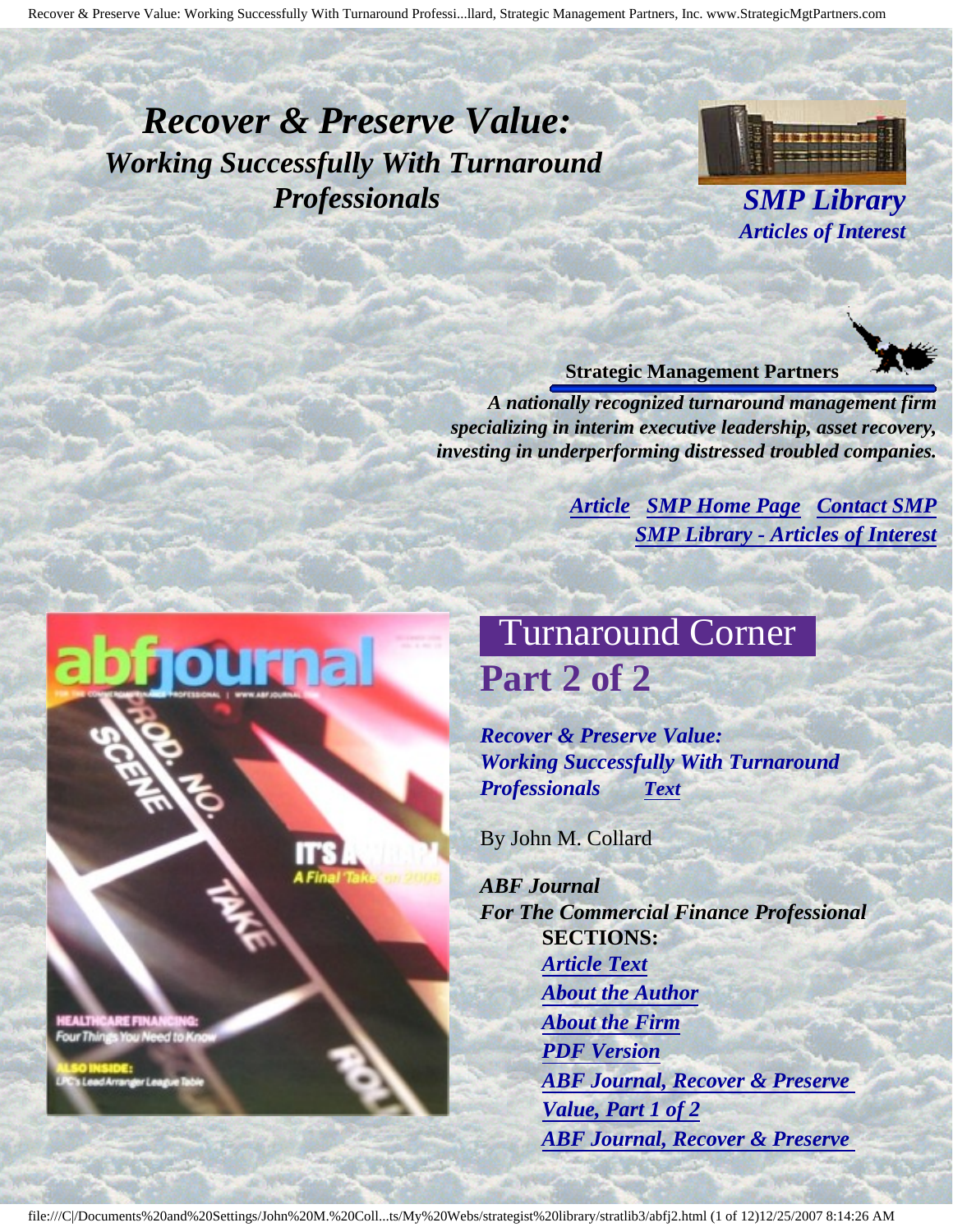*[Value, Parts 1 and 2 Together](http://members.aol.com/stratlib3/abfj.html)*

*[Sections](#page-0-1) [Index](#page-0-2)*

<span id="page-1-0"></span>Turnaround Corner **Part 2 of 2**

#### **Recover & Preserve Value: Working Successfully With Turnaround Professionals**

By John M. Collard

## **How Turnaround Specialist Operates**

The turnaround specialist offers a new set of eyes, skills and understanding of troubled situations to independently evaluate the company's circumstances. The turnaround specialist very quickly must face a series of questions that existing management may never have asked, such as: What is the purpose of this business? Should it be saved? If so, why? Are those reasons valid?

The turnaround specialist must gather information, evaluate it for accuracy and analyze it quickly so that those initial questions can be addressed openly and honestly. That process generally focuses upon the following issues:

- **Is the business viable?**
- **Is there a core business?**
- **Are there sufficient sources of cash to fuel the company through its recovery?**
- **Is existing management capable of leading company?**

The turnaround specialist should discuss those questions openly with his client, and if it is determined that the answer to any of the above questions is "No," the parameters of the engagement should be reexamined. Should a specialist still be engaged? What kind of plan is needed to otherwise minimize the losses and to maximize the value of the business for the benefit of his client.

*The process of recovery* undertaken by the turnaround specialist involves several stages.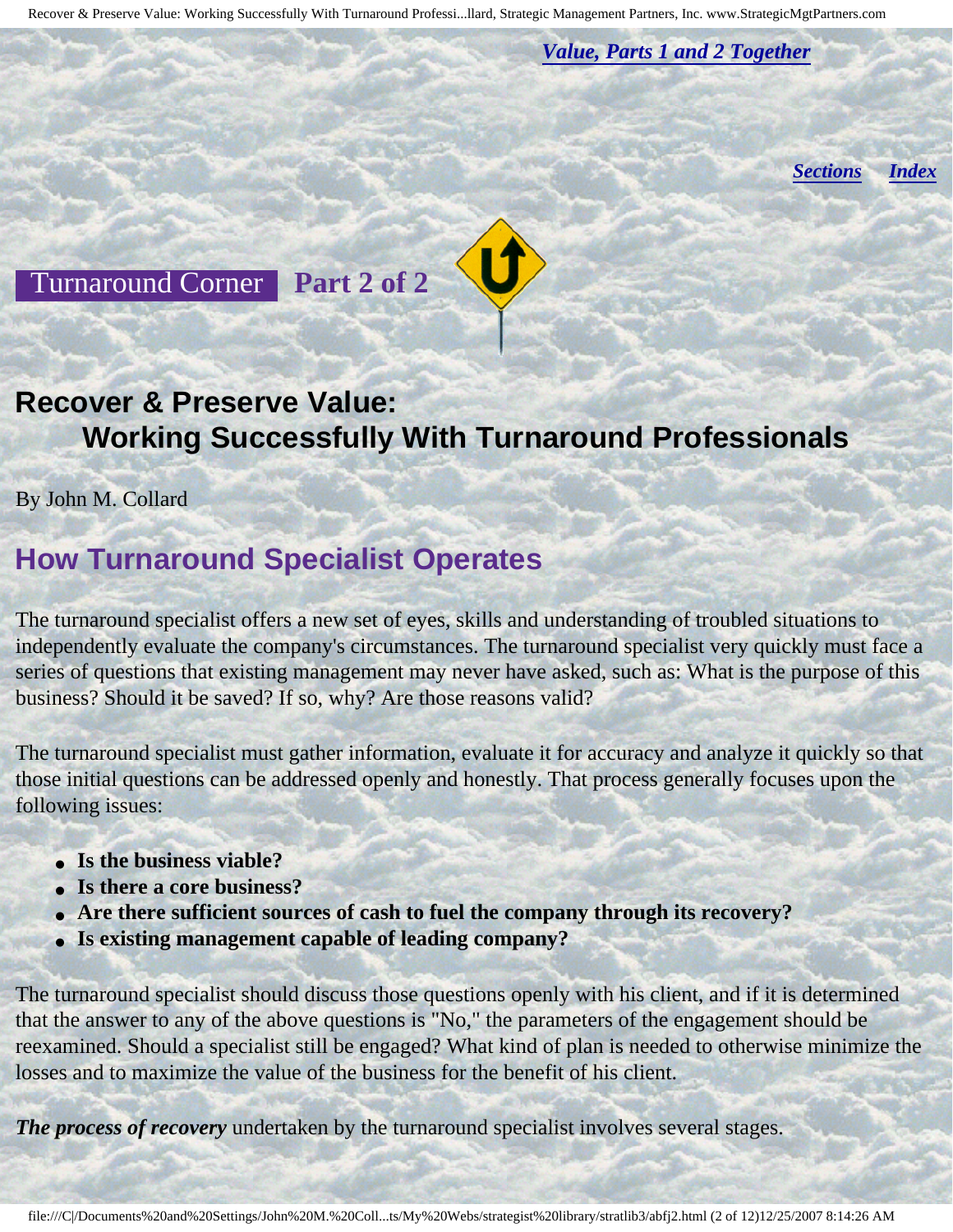*Fact-finding*. The turnaround specialist must learn as much as possible as quickly as possible so that he can assess the present circumstances of the company.

*Analysis of the facts.* The turnaround specialist should prepare an assessment of the current state of the company.

*Preparation of a business plan outlining and suggesting possible courses of action.* Depending upon the engagement and who his client is, the turnaround specialist will seek the input of his client to determine which of alternative courses of action should be undertaken.

*Implementation of the business plan.* Once the course of action has been chosen, the turnaround specialist should be involved in putting the plan into place whether as an interim manager or as a consultant to management. This is the time a specialist begins to build the team of players both inside the company and from outside resources.

*Monitor the business plan.* The turnaround specialist should keep vigil over the plan, analyzing variances to determine their causes and the validity of the underlying assumptions.

Stabilization and transition. Assuming that liquidation is not the cornerstone of the business plan, the turnaround specialist should remain involved in the engagement until the business has achieved stabilization and to assist the business in a transition of management if necessary.

Turnaround specialists immediately focus on cash flow since it is often a cash shortage that causes troubled businesses to seek help. The turnaround specialist's first goal is to stabilize the cash flow and to stop the hemorrhage. The turnaround specialist usually performs a quick analysis of the company's sales and profit centers and of its asset utilization.

In many cases, these factors indicate that the business may have lost focus of its core. To remedy the cash shortage, turnaround specialists generally analyze which assets are available to generate a quick infusion of cash and which operations could be terminated thereby stopping the cash outflow. These are difficult decisions since they intrinsically involve down-sizing the company and eliminating some jobs. On the other hand, it has the effect of saving the good parts of the company - and many jobs.

After the turnaround specialist has been engaged and a business plan has been designed, the turnaround specialist plays many roles. Since many troubled businesses often lose much of their credibility with lenders, trade suppliers, employees, customers, shareholders, and even the local community at large, retaining a turnaround specialist is often the first sign to outsiders that the company is taking positive steps toward both recovery and rebuilding damaged relationships. The turnaround specialist usually serves as a liaison or intermediary with these outside constituencies to calm troubled waters and to present bad news as a preamble to a plan for recovery.

Because management's credibility is often strained, the turnaround specialist actively assists in the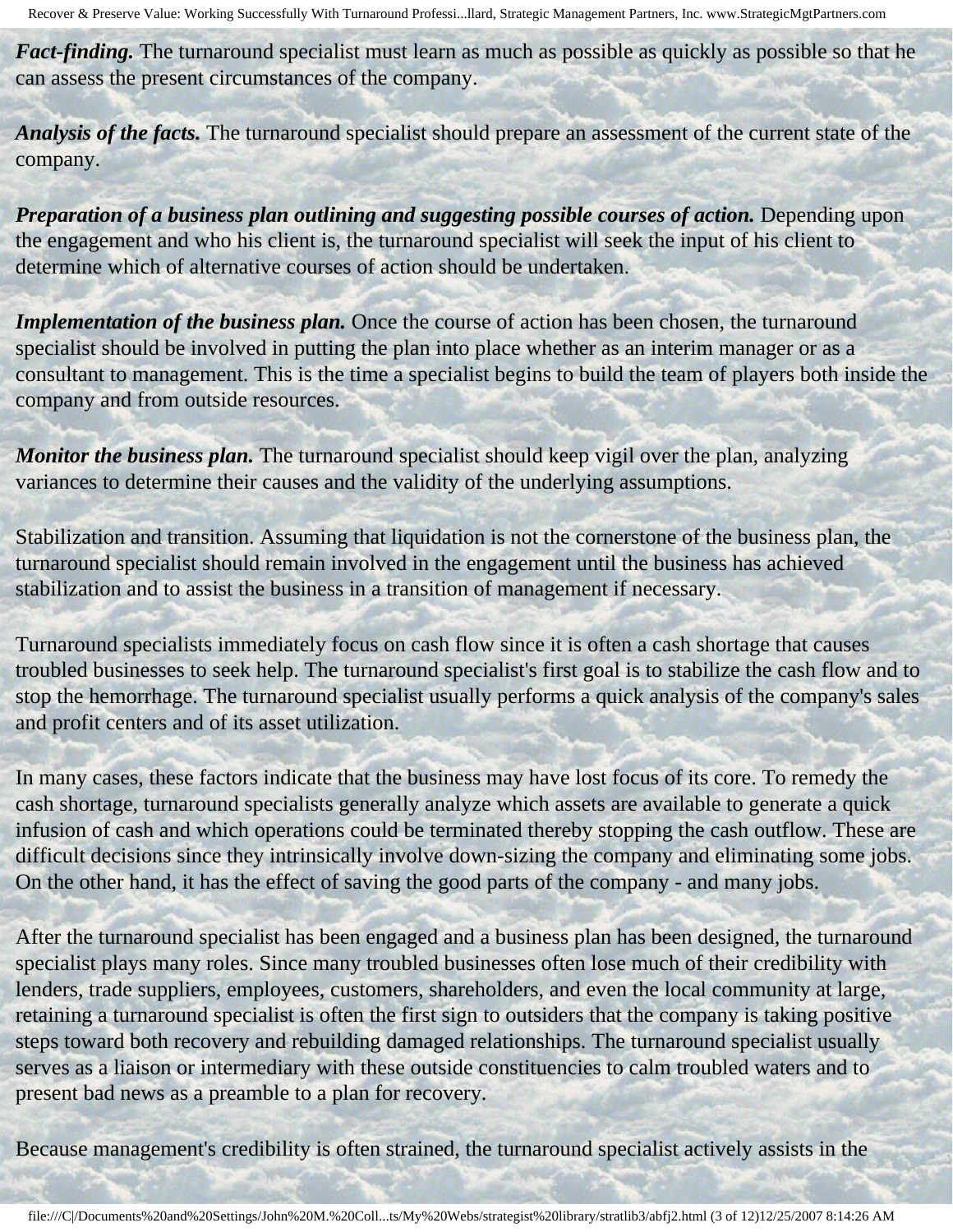preparation of a viable business plan and advocates its approval and adoption by the various constituency groups whose cooperation is necessary for implementation. The turnaround specialist is experienced in negotiating both with lenders and with trade suppliers in the midst of a crisis. The turnaround manager brings their personal integrity, their own credibility, and their track record to the table in contrast to that offered by existing management, which finds itself in a downturn.

The turnaround specialist often directs communication for the troubled company with outsiders and company employees. The job of the turnaround specialist is to determine what is in the best interests of the business objectively, regardless of any other agendas. The turnaround specialist must take into account the objectives of the assignment and approach difficult decisions without the weight of historical expectations on his back.

The effective turnaround specialist is a teacher and knows that it is critical to success that a capable management team with acute awareness of its goals must be left behind. If management is deficient, the turnaround specialist has the very delicate task of communicating that message, identifying appropriate roles for existing managers and facilitating a transition.

Special skills the turnaround specialist may also bring to the engagement include knowledge of sources of *de nova* financing and familiarity of trade relationships necessary to assure the flow of product the company needs to fuel its recovery.

# **Business Ownership's Resistance to Turnaround Specialists**

Given difficult questions that a troubled business must face, there is often some tension between owners, management, employees of the company and the turnaround specialist. One main problem is that businesses in trouble will often postpone action because their own owners no longer can tolerate jarring change and an uncomfortable transition to something new. Despite statistics indicating otherwise, owners and management may generally believe that its particular situation fits within those minority cases in which decline is attributable to uncontrollable external factors.

A variety of misconceptions and myths abound, which make businesses leery about hiring a turnaround specialist.

*The turnaround specialist has "no heart".* He does not care about the employees, the long-time suppliers or the bank with whom the company has been doing business for many years. He is cutting employees and telling creditors that they are not going to be paid. Do not forget that the turnaround specialist is goal oriented and recognizes that his job is to make hard decisions. The turnaround specialist is an experienced negotiator with creditors to whom he tells the truth, be it good or bad and relies upon his credibility to build the consensus necessary to build for the future.

*The turnaround specialist does not understand the company's corporate culture.* **This is a legitimate** observation, but it does not follow that without history on his side, the turnaround specialist is not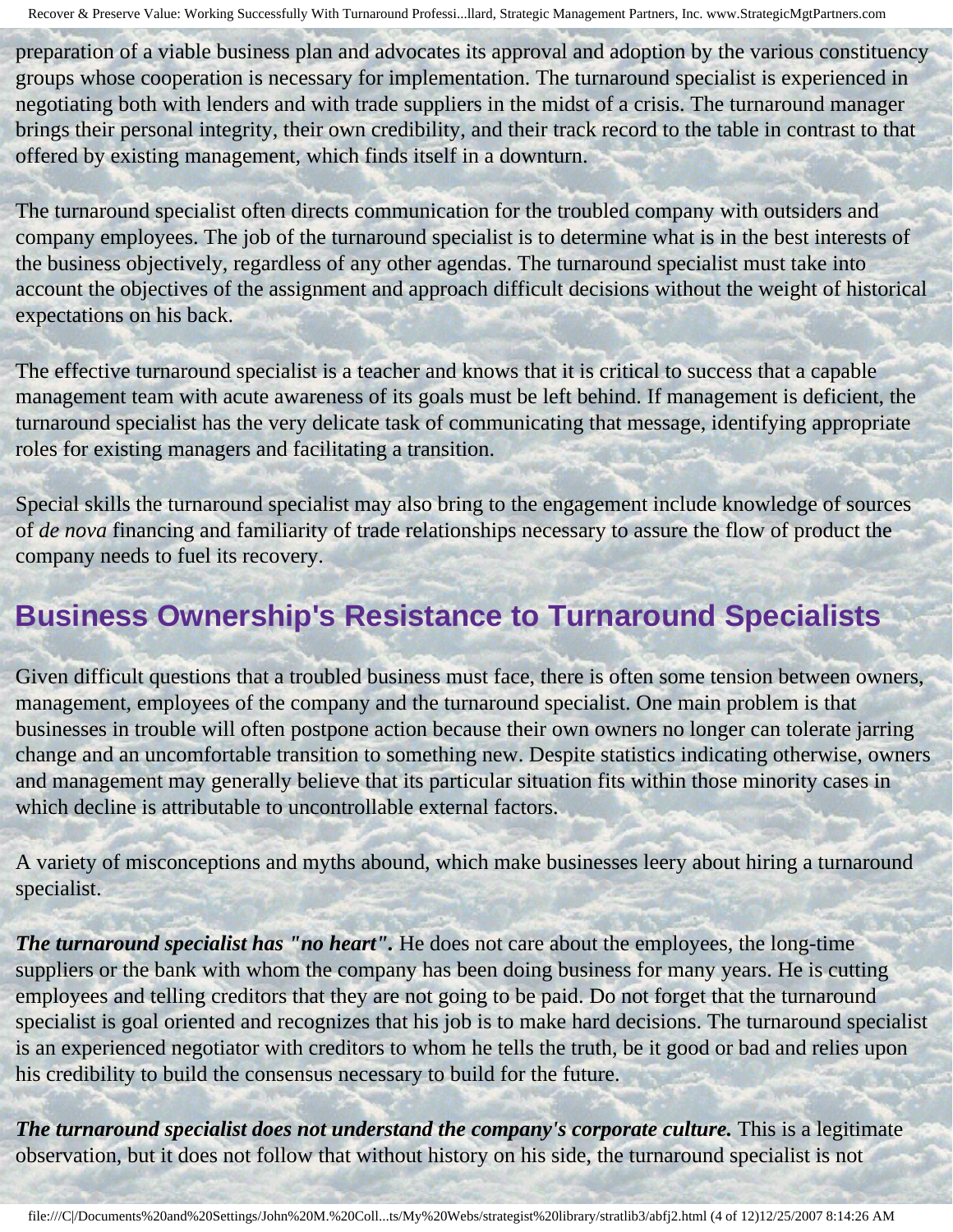capable of bringing order out of chaos and adding value to the client. One of the most appealing aspects of a turnaround specialist is that he brings a new set of eyes to a situation as well as an experienced and knowledge base of managing businesses through the turnaround process.

The turnaround specialist does not know the client's particular business or industry. The skill the turnaround specialist brings to the table is his management ability, his ability to marshal resources and maximize the value from those diverse resources. If the business requires special expertise, the turnaround specialist should assist in attracting that expertise. Most importantly, these issues should be discussed prior to the engagement.

*The company's employees have no loyalty to the turnaround specialist.* Just remember that management, labor and the turnaround specialist have a responsibility to the organization to work together for the common good, and any power struggles will ultimately hurt the company and the turnaround effort.

The turnaround specialist has a private agenda. For example, the specialist is ultimately interested in purchasing the business, is using the business as a springboard into other ventures, or is there to maximize the value to his referral source without regard to the other stakeholders. These issues with particular emphasis on independence should be addressed pre-engagement and potential conflicts should be addressed in an engagement agreement.

*The turnaround specialist will not have to live with his recommendations for change and probably will not even live in the community beyond the period of the engagement.* As a result, the turnaround specialist is not accountable to anyone. In reality, however, the turnaround specialist is motivated to perform the best if the troubled company is used for purposes of future references or if the company reports the results of the engagement to the referral source. The turnaround specialist's credibility and recommendations are the basis upon which lenders and trade suppliers will ultimately rely in deciding whether to offer support – and throw future business his way.

*The turnaround specialist will steal ideas or techniques.* If the company has proprietary property, it should legally protect itself. Otherwise, the engagement agreement should cover points of privacy or proprietary content which the turnaround specialist must leave behind or be restricted through contract provisions similar to non-disclosure and non-compete agreements.

#### **Remember to Be Cautious**

Because the number of successful corporate turnarounds has been steadily increasing during the past few years, the increased visibility of the industry has attracted operators masquerading as qualified turnaround specialists. The expression "Ready, Shoot, Aim," rings all too familiar. Businesses seeking management assistance should be cautious to carefully consider each turnaround candidate.

*Beware of the turnaround specialist who refuses to supply references.* Since the profession is relatively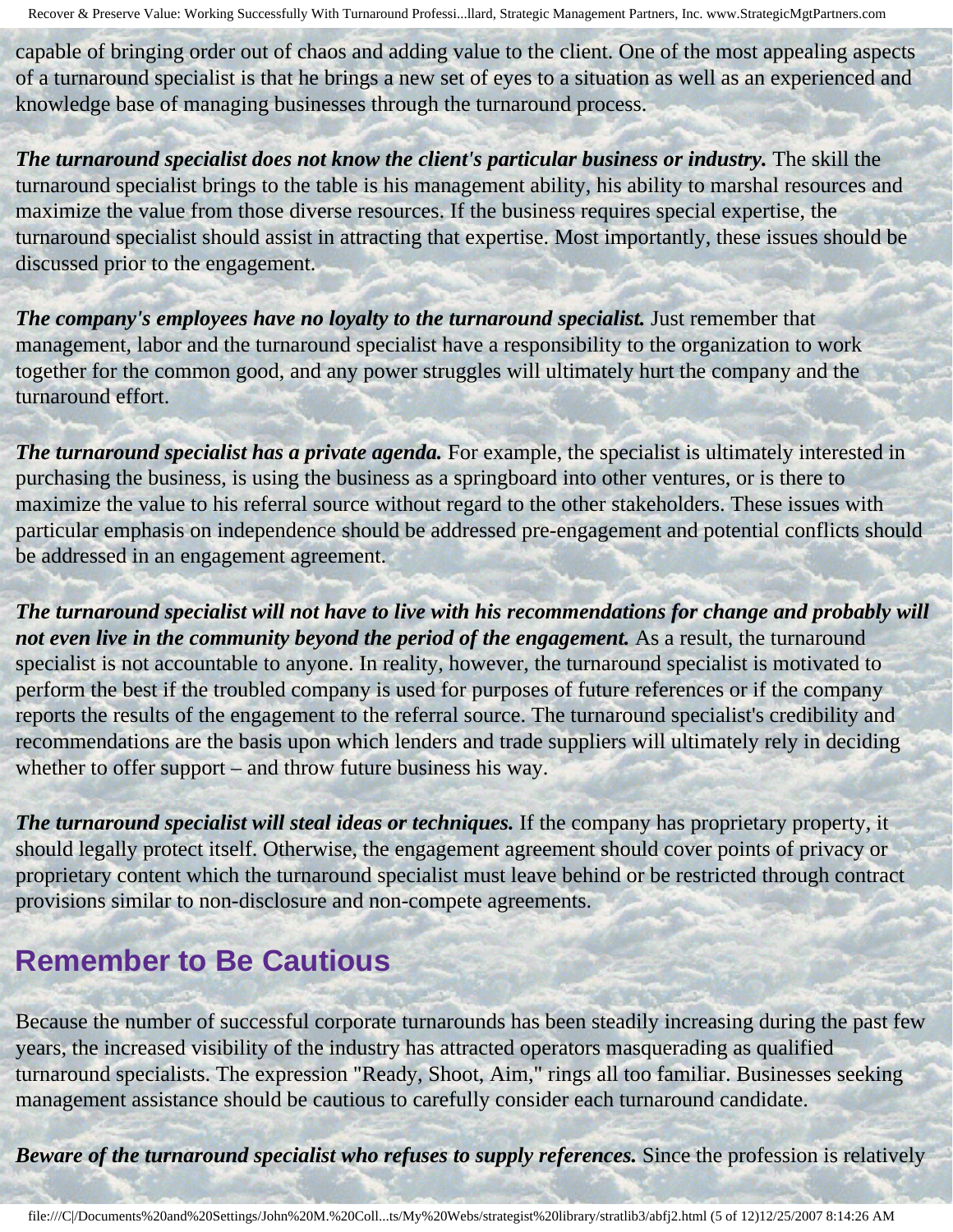young, there is limited general knowledge in the marketplace regarding the capabilities and backgrounds of turnaround specialists. Particularly, check with attorneys and CPAs with whom the turnaround specialist has worked and obtain as much specific information regarding the turnaround specialist's actual experience as possible. The TMA has implemented a Certified Turnaround Professional (CTP) designation, which checks professional and client references, and requires CTP to pass a three-part rigorous examination before qualification.

*Like any professional, the competent turnaround specialist will not guarantee results whether it be a recovery, new funds, a renegotiated loan, an equity investor or buyer, or any other guaranteed result.*  A guarantee of any result, other than a best effort, is a signal to keep interviewing.

*If the turnaround specialist makes an effort to impress the company with his particularly close relationship with banks, trade suppliers, investor, or any particular resource the business may need, investigate that particular relationship further.* Make sure that the turnaround specialist has adequate independence from other sources so that he can provide the company not only with his undivided attention, but also so that the company can be comfortable that his advice and leadership will be void of any possible conflicts of interest.

*A turnaround specialist who tries to impress the company with a "look how much our firm has grown" sales approach is equating quantity with quality.* The implication is that the firm has grown because the marketplace recognizes the quality of the work performed.

*The issue of the turnaround specialist taking equity is a double-edged sword.* **Some turnaround** specialists believe that taking equity or having an opportunity to receive an equity position with a client is a conflict of interest, which could impair their management judgment. Others believe that, as an equity holder, the turnaround specialist not only shares the risk but also must maximize shareholder value, and therefore, benefit all constituents, to receive the full compensation. This is effectively the same theory underlying stock option plans for management in many companies. Regardless of whether equity participation is good or bad, the company and the turnaround specialist should fully discuss equity participation prior to the engagement and define the potential role of equity, if any, in the engagement agreement prior to employment.

*Investigate the turnaround specialist's actual experience.* Ask what portion of this business has actually been in turnaround situations rather than in other executive or consulting capacities. Although the number of turnaround specialists is rather small at this time, try to avoid providing a job in transition for an executive or a training ground for a consultant.

*When discussing fees, provide specifically for what expenses are to be reimbursed and the level of reimbursement generally expected.* Most importantly, do not let it become either a surprise or a source of disagreement. Again, cover as much as possible prior to the engagement in a written engagement contract.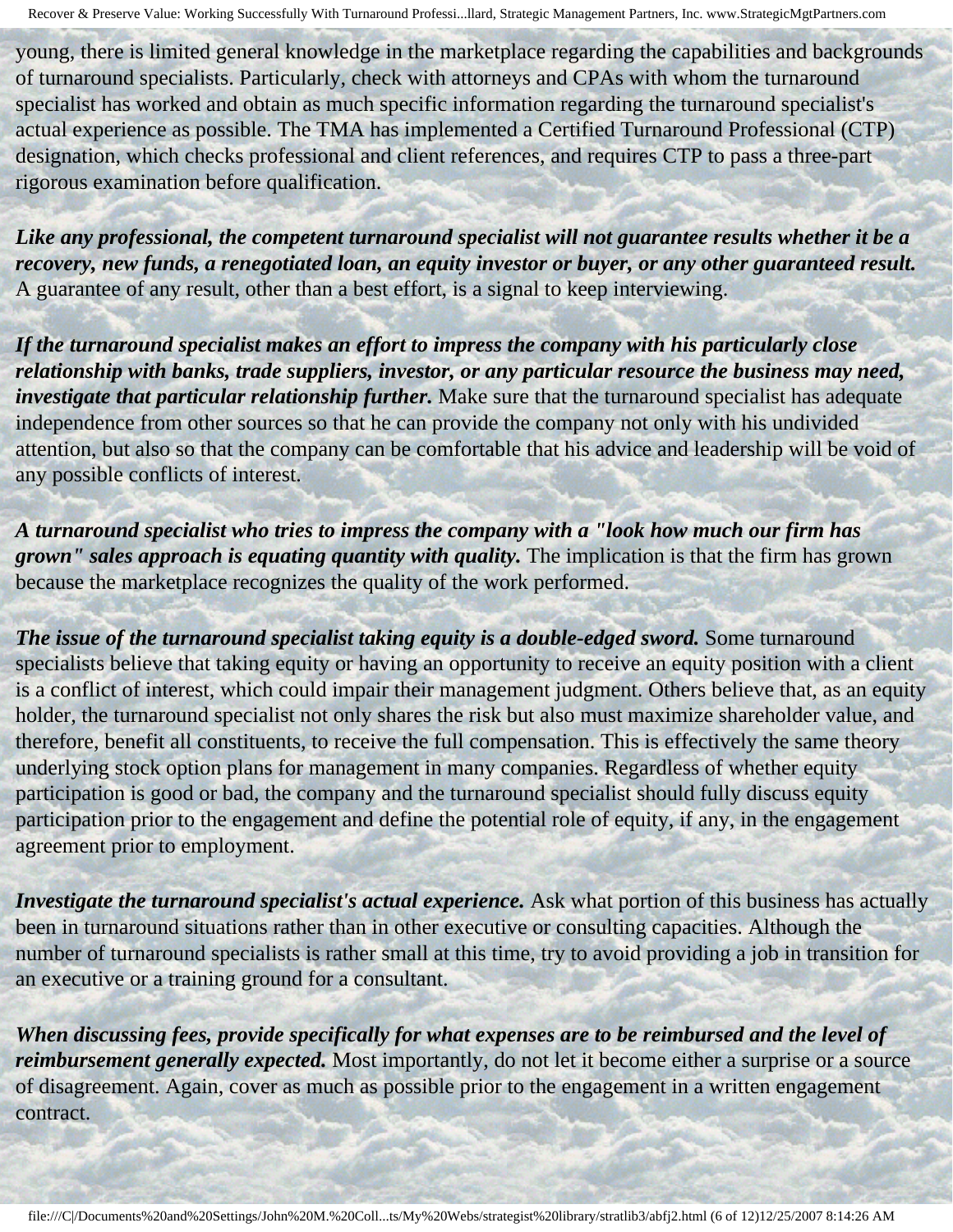#### **Engagement Agreements**

Always insist upon a written engagement agreement to outline the terms of the engagement. Provisions that should at least be considered include:

- **The purpose of the engagement.**
- **General responsibilities of the turnaround team, the company's management and staff.**
- **Time the specialist will devote to company. (What other commitments must the specialist deal with simultaneously?)**
- **Specialist's staff.**
- **Company staff.**
- Specialist's core of professional support for the business (attorneys, accounting firms, etc.).
- **Terms of any equity opportunities for the specialist (The entire question of the turnaround specialist and equity is one of the more troublesome in this growing profession. It is critical that all parties understand the rules up front. For example: discuss equity kickers, the specialist as an equity participant, finder's fees, etc.).**
- **Term of the engagement (Define the time period of the engagement).**
- **Fee arrangement, terms of performance bonuses, payment schedule.**
- **Fee for acting as a broker in selling the business.**
- **Project "deliverables" (What the specialist is expected to deliver, even if it is only a best effort. A schedule of anticipated benchmarks where both parties may measure progress and satisfaction with the other.)**
- **Regular reporting mechanism (to assure communication between the parties.)**
- **Specialist's follow-up responsibilities after the engagement is concluded.**
- **Termination provisions (includes notification periods, for both parties.)**

## **Turnaround Financing For Financially Distressed Companies**

While most owners of distressed businesses believe that access to more money would solve their company's financial problems, turnaround specialists recognize that the shortage of capital is often only a symptom, rather than the primary problem facing a distressed company. Although sufficient and available financial resources are necessary to implement turnaround plans, a successful turnaround must first attack and solve the business problems which produce the cash crisis.

Financing is an integral part of a troubled company's plan of reorganization. An effective financing plan will stabilize the company's cash position during the crisis, provide the necessary capital base to allow the company to return to profitability, and restructure the balance sheet so that it can support the company into the future.

*Financing strategies* differ from situation to situation according to the liquidity and viability of the distressed business. Initially, turnaround specialists attempt to maximize the liquidity to provide sufficient time to evaluate the viability of the business. In addition, the turnaround specialist is likely to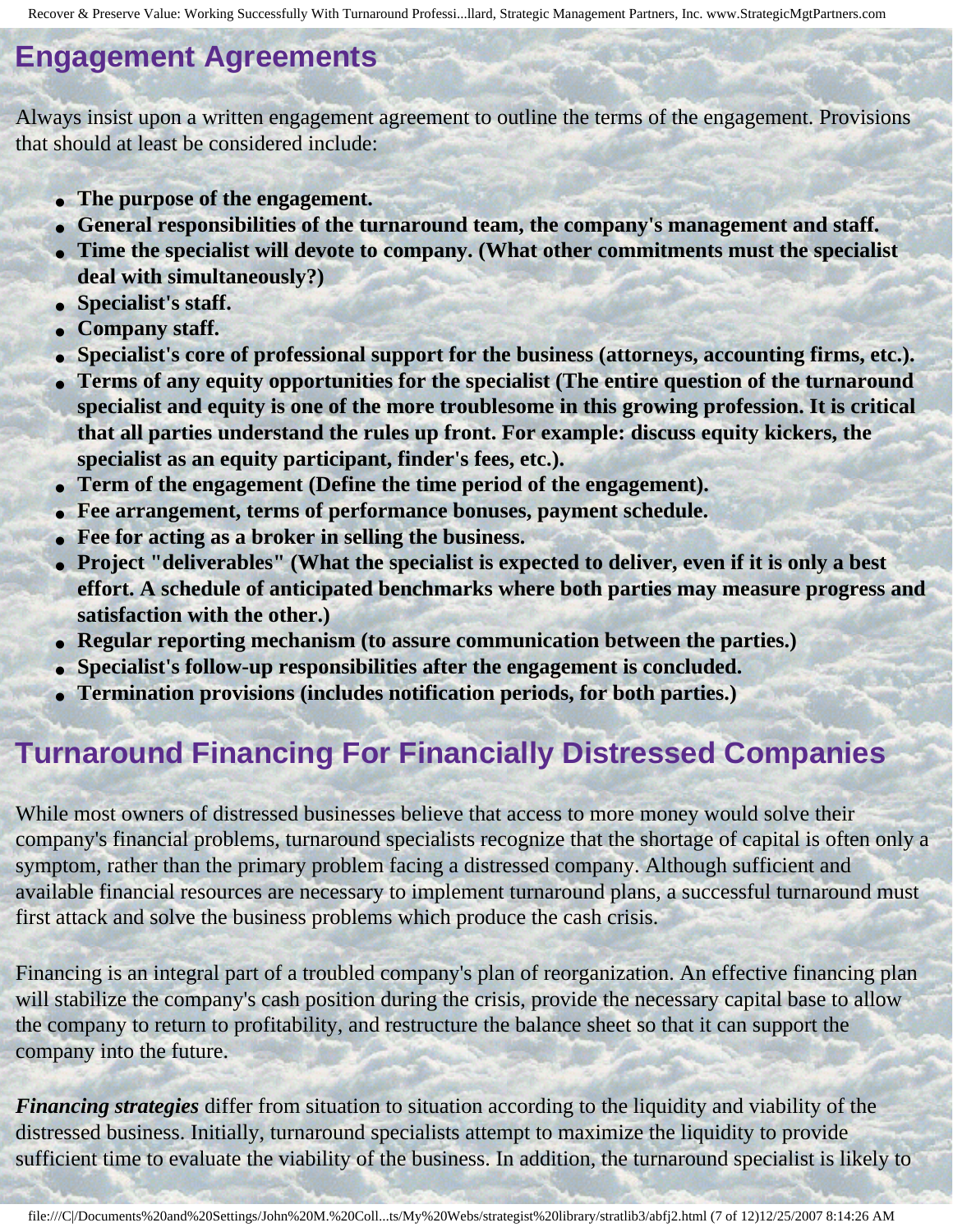implement cost reduction plans and attempt to renegotiate the terms and covenants of existing financing arrangements to a level the company can live with during the recovery period.

When necessary, the turnaround-financing plan can involve a recapitalization, or a restructuring of the right side of the company's balance sheet. This involves changing the relationship between existing financial stakeholders through a combination of debt and equity conversions, exchange offers, stock rights offerings, and the addition of new financial stakeholders. Obviously, the more sever a company's situation is, the more difficult it is to work out an arrangement with existing trade creditors, lenders, equity holders, and the harder it is to attract new stakeholders.

*Turnaround financing specialists* provide financially distressed companies a number of financial resources and expertise to draw upon. Capital resources and the range of services differ widely among lenders, equity investors, and purchasers of securities and claims of distressed companies.

Historically, asset based lenders have been a primary source of loans to distressed businesses. These loans are often made at premium rates while the lender requires an enhanced security position. With the increasing number of Chapter 11 bankruptcies, debtor-in-possession lending departments emerged in many large commercial banks and investment banks. Debtor-in-possession loans are made to a company after it files for bankruptcy protection. To encourage these lenders to undertake the risks, the law provides a super priority status for repayment of their loans.

Actually, because of this super priority status, some companies must file a bankruptcy case to provide the lender with the level of security it seeks. Ironically, many lenders prefer the control aspect of the bankruptcy process. Without court's protection and supervision, in a non-bankruptcy environment, these same lenders may well lend to a distressed company but with restrictive covenants and fees that may seem burdensome. In addition, taking into account the higher fees and rates - coupled with other restrictions to be anticipated in a distressed situation - management flexibility is limited and higher interest rates often slow the recovery. Therefore, the turnaround-financing plan is only effective if viewed on a long-term basis, and if it ultimately helps the company achieve recovery.

When a distressed company is unable to find a suitable lender, management should consider *turnaround equity investors* who will infuse equity capital into the business. As one would anticipate, equity funds are also an expensive alternative. Equity investors typically require a controlling interest in the company in exchange for their capital and in consideration of the abnormal risk. Equity investors often specialize in particular industries, company sizes, investment minimums and maximums, and anticipate varying management roles. Since investors bring different capabilities to the table, management should determine whether the company would best be served by financial or strategic assistance.

*Financial investors* sometimes have turnaround management and bankruptcy experience and are able to assist management through the complexities of the reorganization process. Investments are often made at a significant discount compared to the business's underlying asset value. While most financial investors remain involved only at the board of director level, they occasionally fill top management positions if necessary to protect their investment.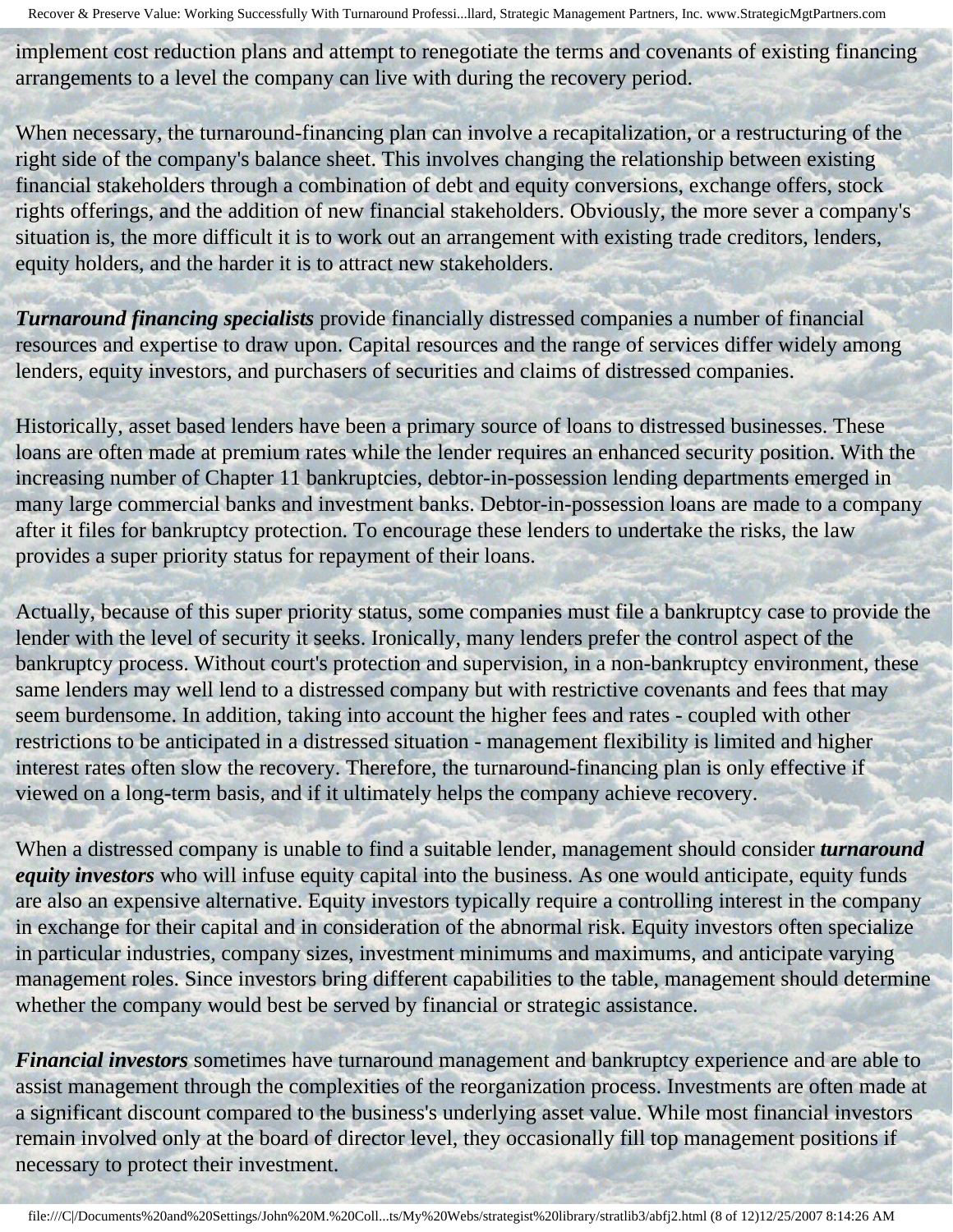While some financial equity investors have funds committed and immediately available, others act as financial intermediaries receiving an equity position in the company as their compensation upon completion of the investment. These investors act as a "gate keeper" between the financially distressed company and the alternative *sources* of financing. While many financial intermediaries are skilled financial advisors and have a wide network, management should be aware of possible conflicts of interest between the advice they receive from the financial intermediary and his compensation arrangement. Full disclosure should be sought to assure that the primary motivation for putting the deal together is not the fee involved.

Alternatively, *strategic equity investors* are identified by their specific industry or geographic requirements and generally provide specialized experience and knowledge with their investment. These investors often acquire financially distressed companies to consolidate with their existing companies and typically become involved in the management of the acquired business at a senior operating level. Since the passage of time usually works against a financially distressed company, the strategic investor may provide the company with a more timely, or occasionally, the only solution.

Regardless of the type of equity investor, the financially distressed company will often benefit from the increased negotiating leverage with its constituencies that a credible new investor brings to the turnaround. Once new equity funds are infused into the business, the company's existing lender may be more willing to modify the loan agreement if they feel that their loan is protected from further impairment. Trade creditors may agree to credit terms more favorable to the troubled business if they believe that future payments have become more certain and if no trade creditors are being preferred over others. A local government may be more willing to provide tax concessions and financing if it believes jobs will be saved so that the business can continue to contribute positively to the local economy. Of equal importance, employees may be more willing to consent to concessions if they believe that the company's survival is at stake, that their jobs are in jeopardy, and that they are an integral part of the recovery process.

Purchasers of securities and claims of financially distressed companies do not infuse capital directly into the business. However, management should be aware that these investors can have a tremendous impact on the company's turnaround efforts through their purchase of securities and claims from the company's existing financial stakeholders. Investments are typically made in company's debt, since in a bankruptcy, debtholders have a higher priority status than equity holders and are able to influence management's reorganization efforts through participation on the creditors' committee. In some cases, these investors will infuse equity capital into the business as part of the plan of reorganization to increase the returns on their investments.

This growing number of investors look for opportunities to purchase securities and claims at significant discounts from financial stakeholders who prefer immediate liquidity rather than the uncertainty of recouping their investment over the long term. They believe that their investments will yield considerable returns upon the successful reorganization of the financially distressed business.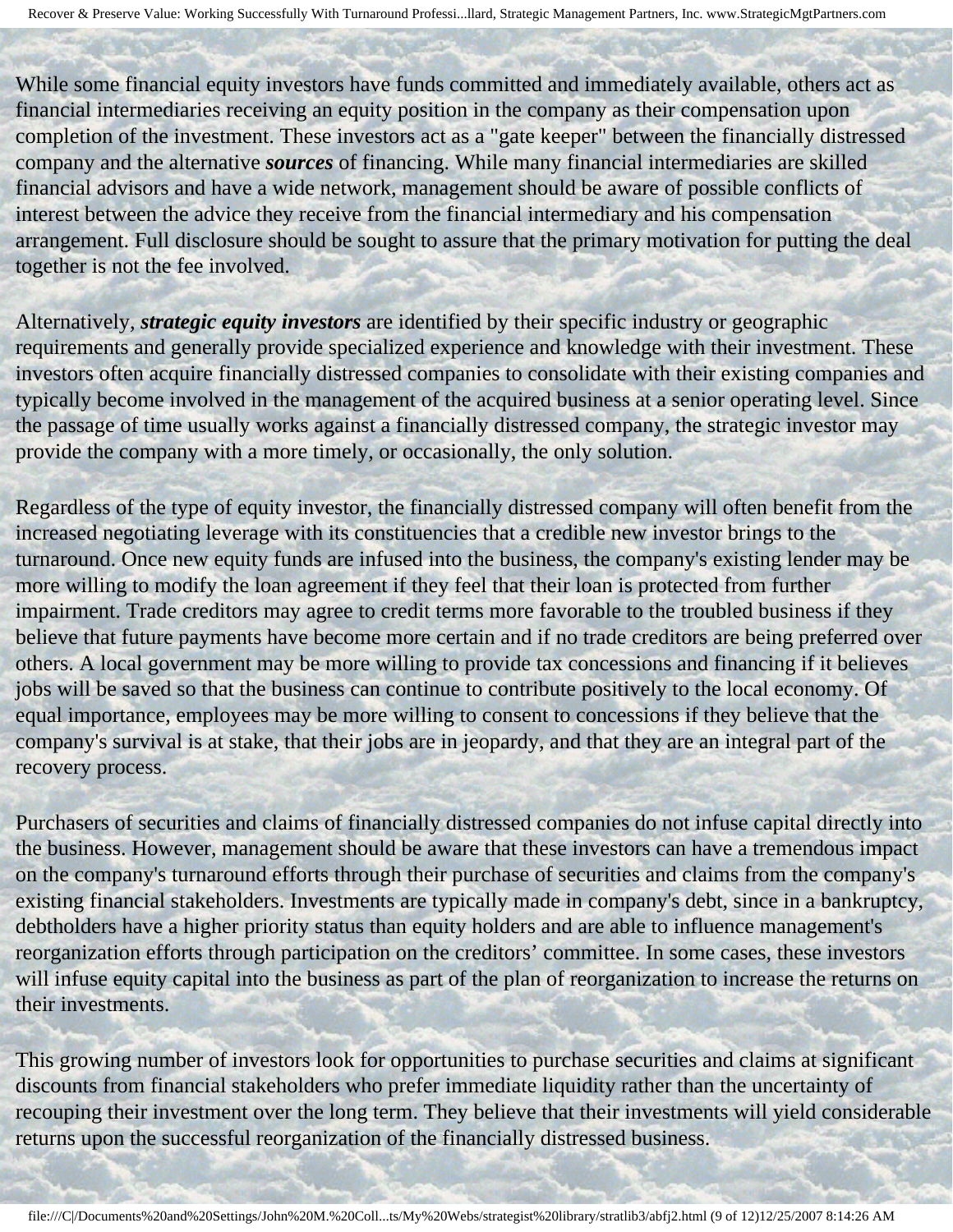Experienced turnaround specialists also have networks to assist their clients to find the funds necessary to fuel the recovery.

# **A Final Word of Advice...**

# **Do Not Expect Miracles Overnight.**

The turnaround itself can take years of hard work to achieve, and the turnaround specialist can only be a catalyst to the change. Difficult decisions must be made by owners to enable this process to take place.

Ultimately, the success or failure of a turnaround rests upon the shoulders of a business' most valuable assets, albeit not shown on any balance sheet: its turnaround leadership, its owners and lenders, its management and its employees all dedicated to turning around the company. It is upon their effort, performance, credibility, and commitment that the turnaround specialists, lenders and creditors, and the marketplace, ultimately rely.



*[ABF Journal, Recover & Preserve Value, Part 1 of 2](http://members.aol.com/stratlib3/abfj1.html) [ABF Journal, Recover & Preserve Value, Parts 1 and 2 Together](http://members.aol.com/stratlib3/abfj.html)*

#### <span id="page-9-0"></span>**About the Author**

**John M. Collard** is chairman of Strategic Management Partners, Inc., a turnaround management firm based in Annapolis, maryland, and specializing in interim executive leadership and investing private equity in underperforming companies. He is past chairman of the Turnaround Management Association and brings 35 years senior operating leadership, \$85M asset recovery, 40+ transactions worth \$780M, and \$80M fund management expertise to advise company boards, institutional and private equity investors, and governments. For more information about Strategic Management Partners, call (410) 263- 9100 or visit www.StrategicMgtPartners.com

*[Sections](#page-0-1) [Index](#page-0-2) [Contact](#page-10-0)*

#### <span id="page-9-1"></span>**About the Firm**

**Strategic Management Partners** has substantial experience advising corporations and individuals on the strategic and mechanical issues of corporate development and governance, operating management and turnarounds for asset recovery. Our principal has over 30 years experience in P/L Management, Strategic Planning and Repositioning, M&A for Strategic Advantage, Finance, Investing, Raising Funds,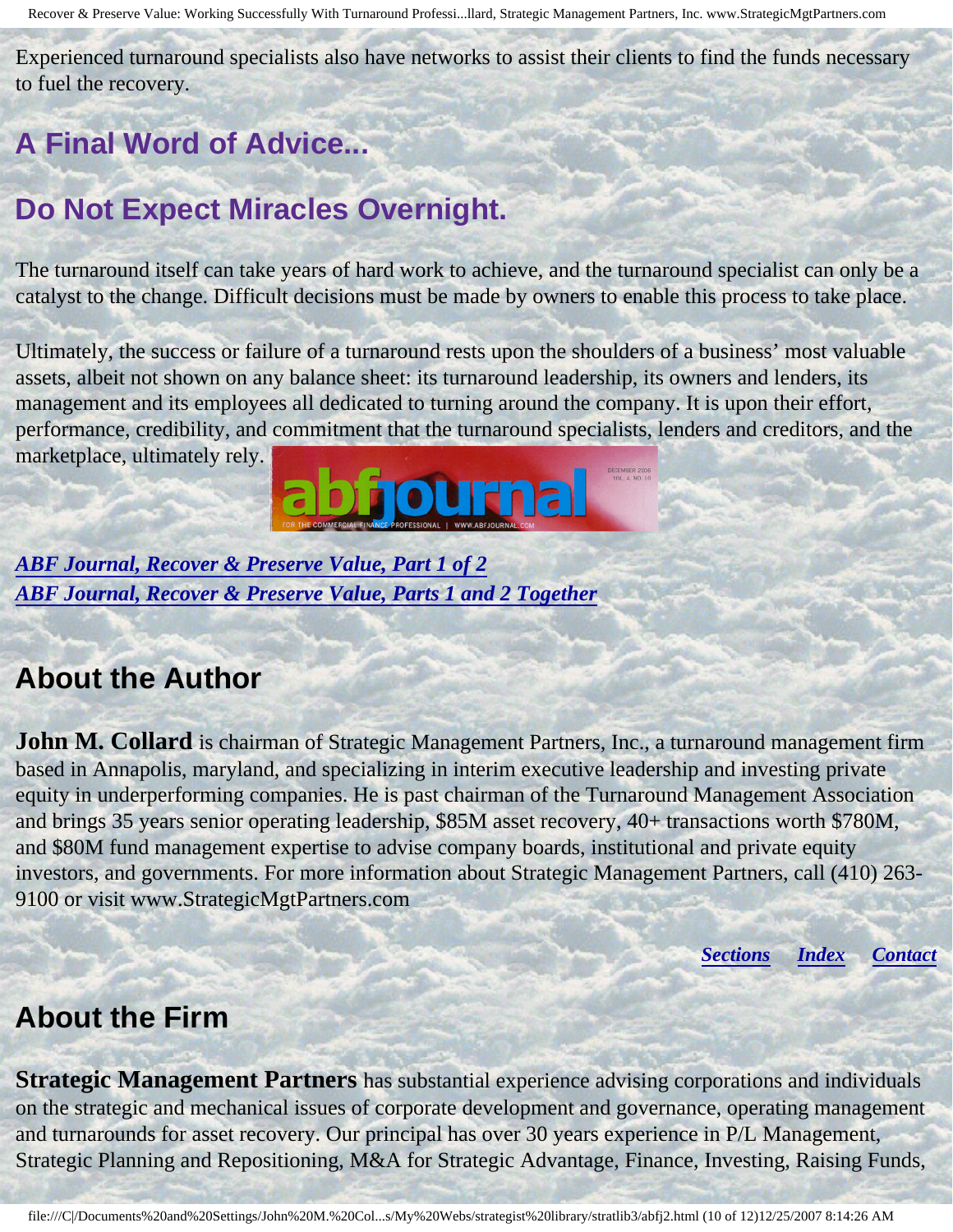Sales/Business Development, Building Selling and Marketing Teams, and Operational Auditing = In Public  $&$  Private companies = In healthy and crisis situations.

We work with and support the equity capital community to provide assessment studies to determine the situation, planning and strategy development to direct the company, crisis management to oversee that assets are not squandered away, workout teams that recover assets, and board level oversight to keep the client headed in the right direction.

We seek strategic alliances with private equity and recovery funds.

*[Sections](#page-0-1) [Index](#page-0-2)*

*[Index](#page-0-2)*

We welcome constructive inquires. More information is available if required.

There is more to Strategic Management Partner's *[Return to Home Page](http://members.aol.com/strategist/home.html#TOP)*



# <span id="page-10-0"></span> **Contact Information**

John M. Collard, Chairman Strategic Management Partners, Inc. 522 Horn Point Drive Annapolis, Maryland [MD] 21403 Voice 410-263-9100 Facsimile 410-263-6094 E-Mail [Strategist@aol.com](mailto:Strategist@aol.com?subject=SMPlibrary/feature articles).

We serve as experts for comment or quote, please contact us at **410-263-9100** 



We welcome constructive inquires, please send via E-Mail to: [Strategist.](mailto:Strategist@aol.com?subject=SMPlibrary/feature articles)